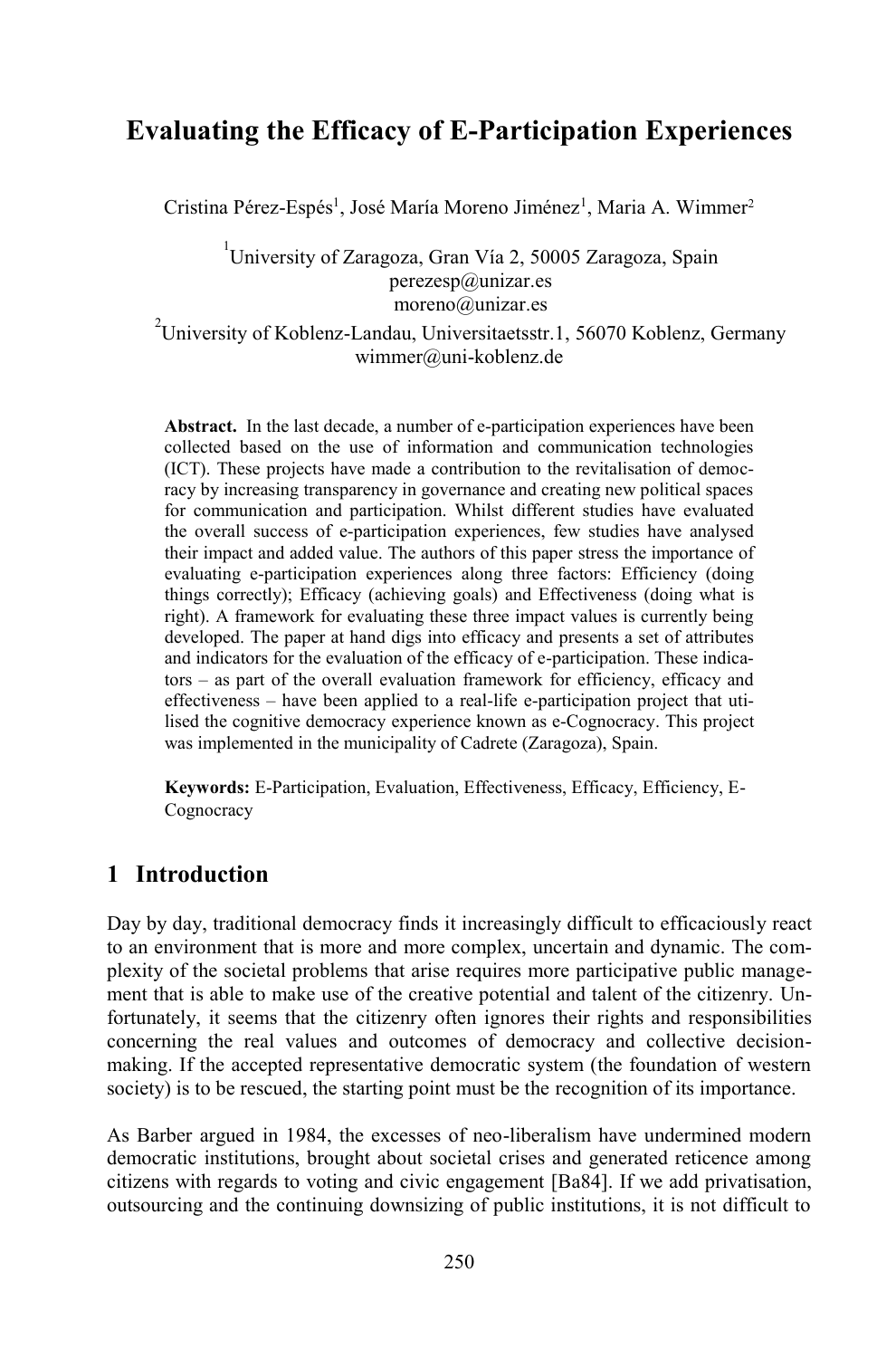understand the high degree of alienation felt by the general public. E-participation may be one of the possible solutions to counteract this increasing antipathy to formal politics.

Macintosh defined e-participation as "*the use of ICTs to broaden and deepen the political participation of citizens, so they can connect with each other and with their elected representatives*" [Ma04]. This concept includes the citizens and all the actors involved in the processes of public decision-making and policy modelling; eparticipation can therefore be seen as part of electronic democracy [Cl03].

In the last decade, a number of e-participation experiences have taken place and many of them have made extensive use of ICTs (some examples and descriptions of eparticipation experiences can be found in [PK08] [PTK10] [Ro03]). Many of these projects have made a contribution to the revitalisation of democracy by increasing transparency in governance and creating new political spaces for communication and participation.

New models of participation are now required and they must be able to use the potential of the Knowledge Society and respond to the new challenges (transparency, participation, control etc.) and needs that it generates [Mo06] by utilising the potential of citizens to resolve highly complex problems. The evaluation of e-participation experiences should consider the three factors contemplated by systems analysis [Mo03]: Efficiency (doing things correctly); Efficacy (achieving goals) and Effectiveness (doing what is right). This article deals with Efficacy - the achievement of goals for the criteria used in the resolution of the problem. It presents a set of attributes and indicators for evaluating efficacy in e-participation projects. The concept is applied to a real-life experience of e-participation, based on the cognitive democracy known as e-Cognocracy [Mo03] [Mo06], implemented in the municipality of Cadrete (Zaragoza), Spain. The structure of the paper is as follows: Section 2 describes the background to the evaluation of e-participation experiences; Section 3 introduces indicators and attributes for evaluating the efficacy of these projects as part of the overall framework; Section 4 details the evaluation of efficacy in a real-life experience of eparticipation, based on e-Cognocracy; Section 5 presents the conclusions of the work and offers some possibilities for future research.

## **2 Background**

The term e-participation comprises two components: the 'e' refers to the electronic nature of the concept, that is to say, the use of ICTs as a communication tool. 'Participation', in this context, refers to the actions of citizens taking part in political decision making and dialogue. The appellation further encompasses the fact that eparticipation experiences are aimed at achieving goals, i.e. having an impact on political decision-making and democracy. Therefore, the evaluation of an e-participation project must consider the three aforementioned elements or criteria: 1) ICTs (the 'e'); 2) the engagement associated with 'participation' and 3) The mission or goal of the process of e-participation.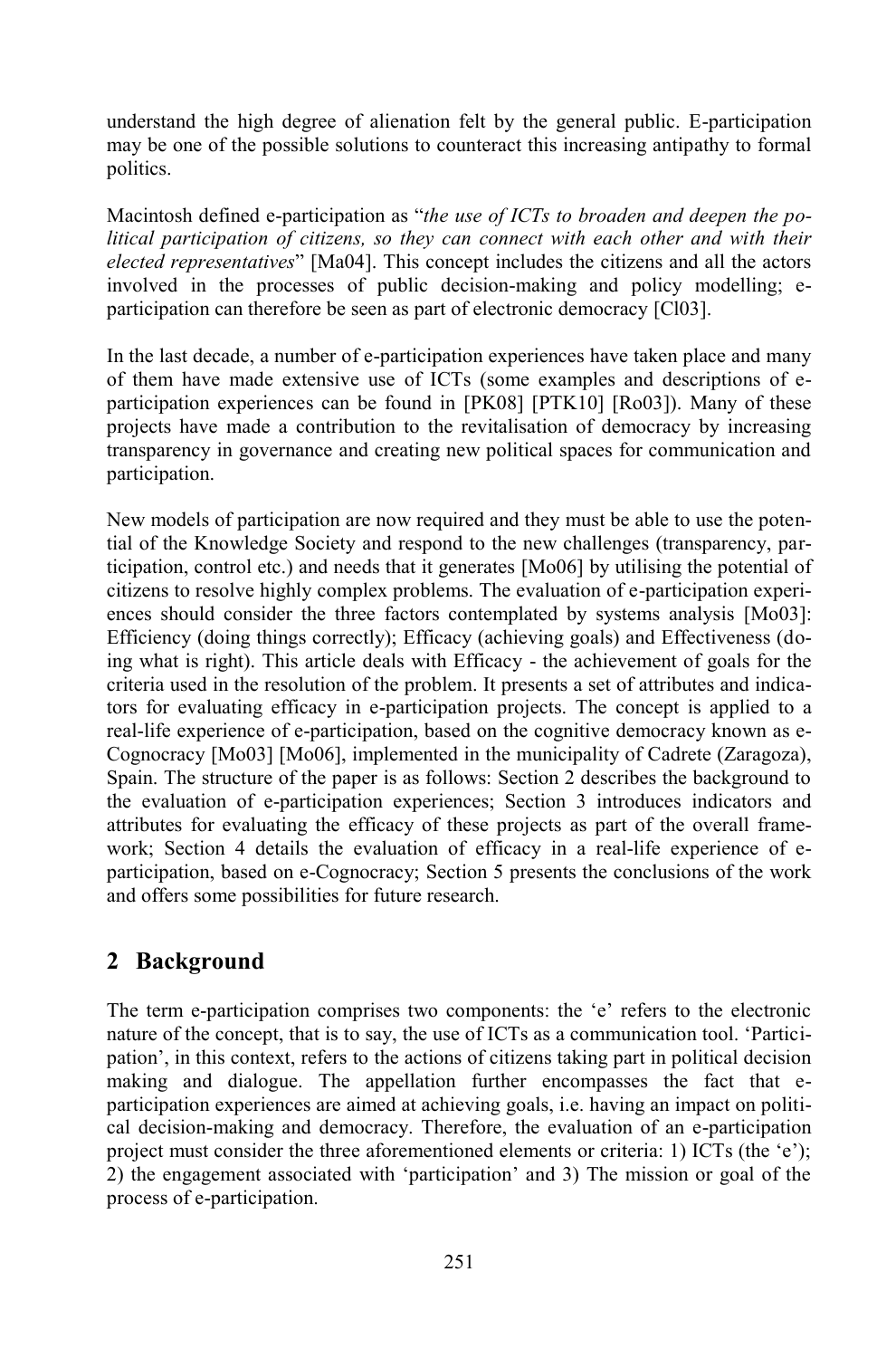With regards to ICTs (the 'e'), many published articles deal with the evaluation of information systems (information technology), which all look into user acceptance of technology (TAM) [CK06], perceived ease of use, perceived usefulness of technology (TAUT and UTAUT, e.g. [CK06], [DM92], [DM03], [VMD03]) or the diffusion of technology [Ro03]. Only a few articles have so far considered the evaluation of models of citizen participation through ICTs (e.g. [PTK10], [Ro03], [YP10]). Since the 2006 European Commission launch, a number of evaluation methods have been proposed ([MW08], [AW09], [WB13]) for the evaluation of efficiency, effectiveness, transparency and participation; most of them are aimed at the evaluation of the tools and technologies of the e-participation experiences and only a few have analysed policy making and policy support.

There are still no specific theoretical models or indicators that allow the analysis and measurement of the integral evaluation of systems of citizen participation whilst simultaneously considering effectiveness, efficacy and efficiency.

The academic literature on e-participation is growing and includes a number of papers that discuss methodological frameworks for evaluation as tools for improving the systems and their accountability ([AW09], [PK08], [PTK10]). When an experience or project is financed by public funds, evaluation should be obligatory. Nevertheless, although the importance of rigorous evaluation of e-participation projects is recognized, there is little evidence of the use of evaluation methodologies in practice. In 2003, the OECD team responsible for citizen engagement commissioned a study into the potential of ICTs to support citizen engagement in policy-making. The report stated that a major challenge was: "*Evaluating e-Participation: making sense of what has, or has not, been achieved; understanding how to assess the benefits and the impacts of applying technology to the democratic decision-making processes*" [Ma04].

Some researchers have discussed the need for a multi-method approach to egovernment research, arguing that e-government is a complex social phenomenon that can greatly benefit from the use of multiple disciplines [GP06]. The case for such an approach to e-participation evaluation is even stronger. Based on previous work [WM03], the authors of this paper believe that in order to evaluate the effectiveness of e-participation in engaging a wide audience and in informing and influencing the policy process, an analytical framework has to be developed that takes into account three dimensions: the evaluation criteria; the analysis methods available; and the actors involved.

In current research, we are building up an evaluation framework that embarks on these three dimensions for evaluating effectiveness, efficacy and effectiveness of eparticipation endeavors. As the evaluation of any system should consider three areas commonly used in business planning (strategic, tactical and operational), Moreno-Jiménez developed his EF<sup>3</sup> approach which contemplates [Mo97], [Mo06]:

(i) the *Effectiveness* associated with strategic planning or long-term behaviour. It is understood as the identification of the criteria relevant to the resolution of a problem (doing what is right).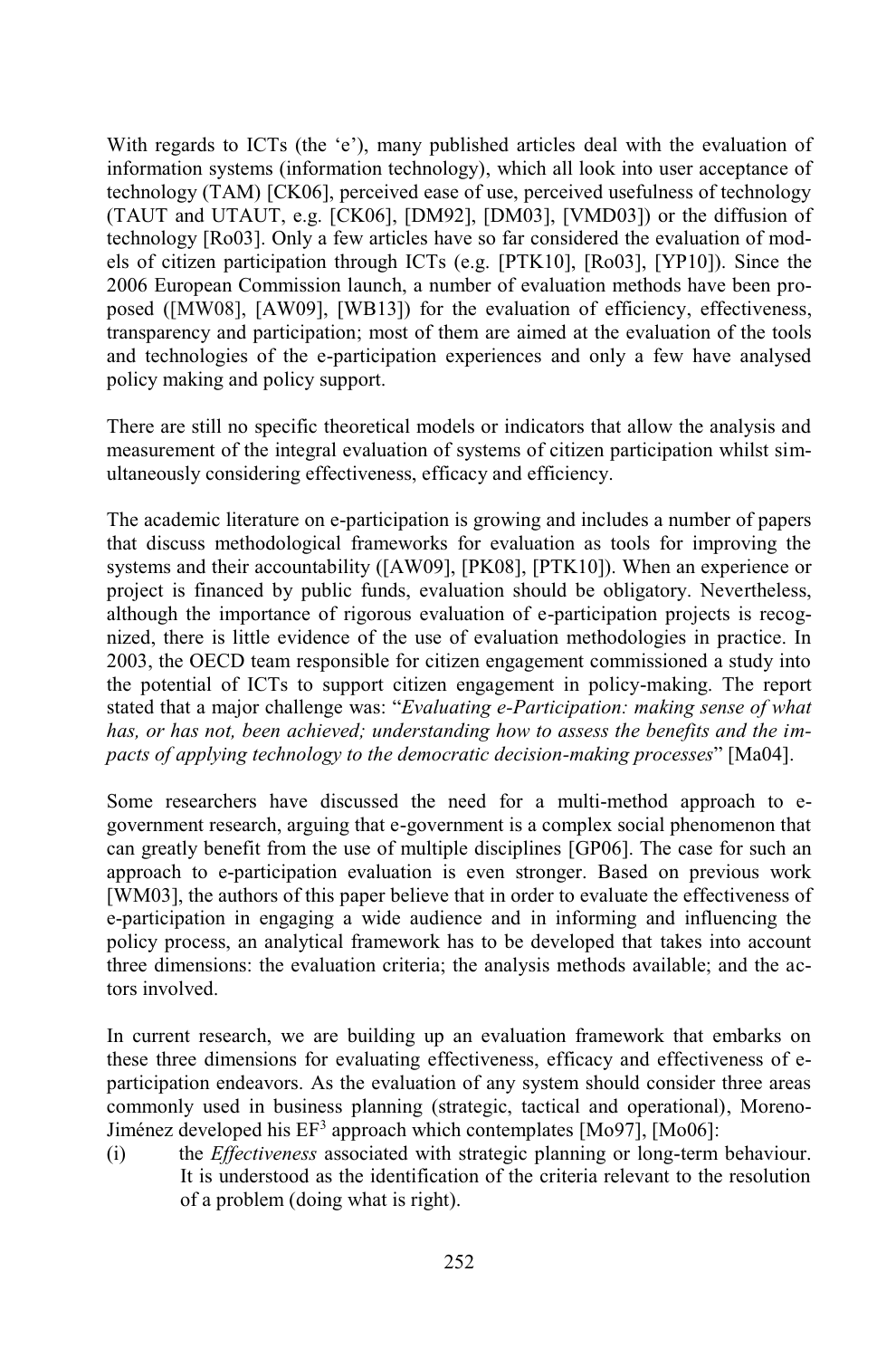- (ii) the *Efficacy* associated with tactical planning or medium-term behaviour. It is defined as achieving the goals that are fixed by means of setting the objectives.
- (iii) the *Efficiency* associated with operational planning or short-term behaviour. It is achieved through the best possible assignation of public resources (doing things correctly)

This approach is utilised for the evaluation of citizen participation experiences and projects, particularly those that involve the e-cognocracy model. A framework for analysing the effectiveness of e-governance in the knowledge society has already been developed and published [reference omitted for anonymity purposes] and the logical next step is to focus on Efficacy: the achievement of goals set for the criteria selected for achieving the objectives of the e-participation projects. In the subsequent sections, we will therefore focus on the evaluation of efficacy.

## **3 The evaluation of Efficacy**

There have been many studies on the evaluation of e-participation experiences, but most of them are based on the analysis of Effectiveness or Efficiency (e.g. [AW09], [FR05], [MW08], [Oe05], [Ro03], [WM03]). In these cases, the notion of 'effectiveness' represents the same ideas as the concept of 'efficacy', as defined by the authors of this current work; the previously published literature regards 'effectiveness' as the achievement of goals (the definition of efficacy, as employed in this paper).

The evaluation of the efficacy of e-participation experiences uses an original framework composed of a group of attributes (Table 1) which evaluate the three elements or criteria of e-participation: i) ICTs (the 'e'); ii) Engagement ('participation'); iii) The mission (the main goal). The attributes that measure the first component ('e*'*) are those used by Delone & MacLean in their 'Information System Success' model as a conceptual framework for measuring the complex dependent variable in research on information technology systems. These authors contemplate three dimensions of quality that must be separately measured [DM03]: i) Information Quality; ii) System Quality; iii) Service Quality.

The following attributes are proposed for the measurement of 'participation' (engagement): i) Motivation; ii) Information; iii) Communication; iv) Transparency – with regards to the platform, the information and the global process; and v) Quality or satisfaction.

The individual study of the efficacy of the ICTs or the analysis of participation alone would offer a limited viewpoint of the efficacy of e-participation processes. In this proposal, both aforementioned concepts are measured in relation to achieving the goal: the *mission* of the e-participation experience. The efficacy of the mission should be explicitly evaluated in consideration of the aims of each project.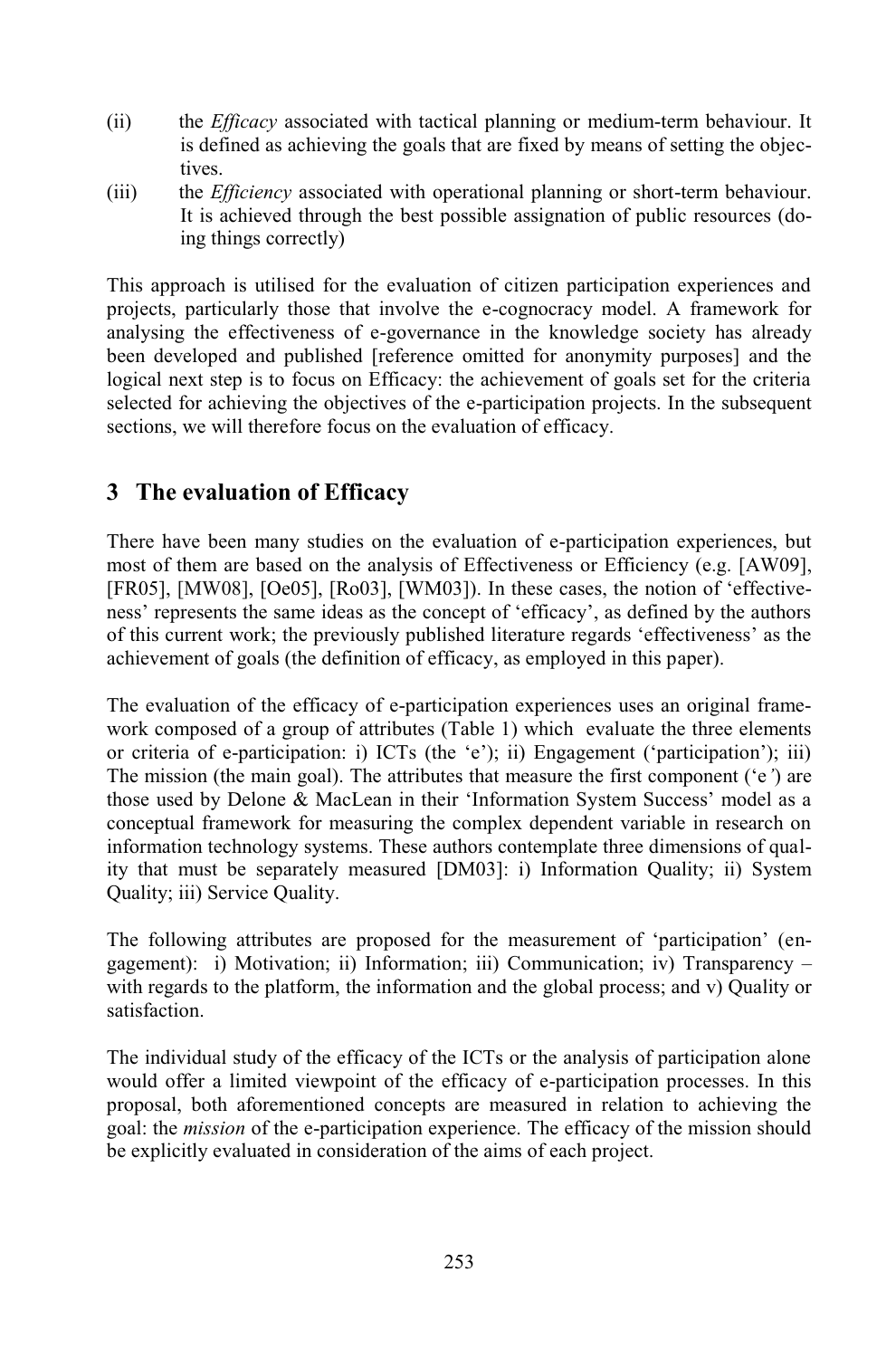| <b>EVALUATION OF EFFICACY</b>    |                                       |                                                  |  |  |  |  |
|----------------------------------|---------------------------------------|--------------------------------------------------|--|--|--|--|
| <b>CRITERIA &amp; ATTRIBUTES</b> |                                       |                                                  |  |  |  |  |
| $E - (ICTs used):$               | <b>PARTICIPATION</b><br>(Engagement): | <b>MISSION</b>                                   |  |  |  |  |
| <b>Information Quality</b>       | Motivation                            | It depends on each experience of e-participation |  |  |  |  |
| <b>System Quality</b>            | Information                           |                                                  |  |  |  |  |
| Service Quality                  | Communication                         |                                                  |  |  |  |  |
|                                  | Transparency                          |                                                  |  |  |  |  |
|                                  | Quality                               |                                                  |  |  |  |  |

**Table 1.** Criteria and attributes for the evaluation of efficacy

## **4 Case Study: the Evaluation of Efficacy**

The framework described in Section 3 was applied to a real-life experience of eparticipation, based on the cognitive democracy known as e-Cognocracy [Mo03] [Mo06] and implemented in the municipality of Cadrete (Zaragoza). In April 2010, the Cadrete Municipal Council, in collaboration with the Zaragoza University Multicriteria Decision Making Research Group, agreed on a citizen participation project aimed at giving the residents of the municipality a voice in public policy decisions. The issue in question was the design of cultural and sporting policies. There was one main objective for the research group (the validation of the methodological and technological tools) and three objectives for the City Council: (i) that decisions on the budget assigned to the aforementioned policies would be conjointly made by the politicians and the citizenry; (ii) that citizens would be encouraged to involve themselves in the debate and take part in the decision making process; and iii) that the arguments that supported the decisions would be publicly disseminated.

In order to avoid confrontation between the political parties and allegations that the project was being used by the council leaders for electoral purposes, a rather noncontroversial, somewhat uninspiring issue was selected. The main mission of the experience was to validate the tools and technologies used and the learning process of the citizens and politicians (the University research group objective), the three City Council objectives were considered as secondary.

Before an evaluation takes place, the main mission must be defined. The attributes used for the evaluation of the Cadrete mission were: the voting system; the discussion system; surfing; anonymity; and learning (see Table 2). The indicators were not available when the Cadrete experience was undertaken in April 2010. At the conclusion of the experience, participants were asked to complete a questionnaire and, based on the proposed framework an attempt has been made to evaluate the attributes from the items used in the questionnaire. The measurement scale of the questionnaire was from 0 to 10 (0 = total disagreement,  $10 =$  total agreement). There were 51 questions grouped in 7 sections: (i) The System of Citizen Participation; (ii) The Creation of a Better Society; (iii) Motivation; (iv) Evaluation of the Technological Support and Applications; (v) Evaluation of the Information; (vi) Evaluation of the Support Personnel and (vii) Overall Evaluation.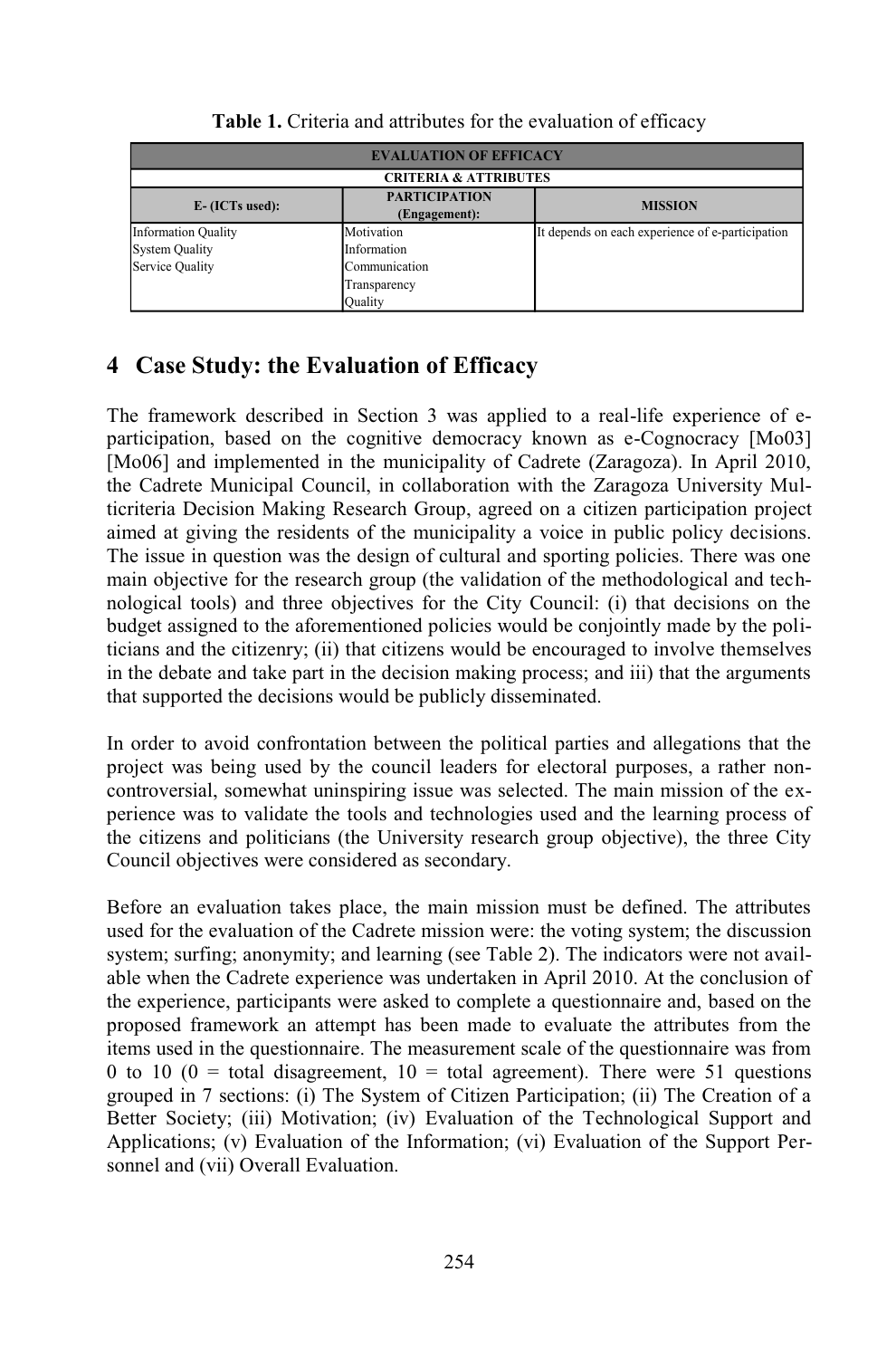The indicators that measure the attributes of the first component ('e') are: Information Quality valued according to whether the citizens felt that the provided information was appropriate. System Quality was assessed with satisfaction of the citizens in the design of informatics application and finally, Service Quality also was measured with the satisfaction, but in this case in the informatics application used (see table 2).

For the measurement of 'participation' (engagement), the indicators proposed have been: in the case of Motivation is taking into account the opportunity to manifest the citizens' opinions. In Information if it was easy to understand, in Communication the percentage of people who participated in the Forum, and finally, Transparency and Quality were measured with the satisfaction of the citizens who participated in the real experience (see table 2).

As previously mentioned, it is necessary to set a goal to be achieved. In this case study, the goal was to achieve 5 points in all indicators except 'communication' where the goal was that at least 5% of those implicated in the experience (the voters) would contribute to the discussion stage by making a message and that at least 10% would make a comment in relation to the messages. With regards to non-voting participants (people not registered to vote) the goal was set at 10%.

| <b>EVALUATION OF EFFICACY</b> |                                                                       |                     |                                        |                       |  |  |
|-------------------------------|-----------------------------------------------------------------------|---------------------|----------------------------------------|-----------------------|--|--|
| <b>ATTRIBUTES</b>             | <b>INDICATORS</b>                                                     |                     | <b>CADRETE'S VALUE GOAL TO ACHIEVE</b> | <b>ACHIEVED SCORE</b> |  |  |
| E- (ICTs used):               |                                                                       |                     |                                        |                       |  |  |
| <b>Information Quality</b>    | It has been appropriated                                              | Score in the survey | 5 points                               | 6,77 points           |  |  |
| <b>System Quality</b>         | In general, I am satisfied with the design of informatics application | Score in the survey | 5 points                               | 5,95 points           |  |  |
| <b>Service Quality</b>        | In general, I am satisfied with the informatics application used      | Score in the survey | 5 points                               | 6,05 points           |  |  |
| <b>PARTICIPATION</b>          |                                                                       |                     |                                        |                       |  |  |
| (Engagement):                 |                                                                       |                     |                                        |                       |  |  |
| Motivation                    | I consider it is a good opportunity to manifest my opinion            | Score in the survey | 5 points                               | 8,05 points           |  |  |
| Information                   | It has been easy to understand                                        | Score in the survey | 5 points                               | 6,82 points           |  |  |
| Communication                 | Percentage of people who participated in the Discussion Forum         | Discussion Forum    | 5%                                     | $9\%$ (20 messages)   |  |  |
|                               |                                                                       |                     | 10%                                    | 12 %(131 comments)    |  |  |
|                               |                                                                       |                     | 10%                                    | 18% (24 messages)     |  |  |
| Transparency                  | In general, I am satisfied with the proportionate information         | Score in the survey | 5 points                               | 6,91 points           |  |  |
| Quality                       | I feel satisfied with my participation in this experience             | Score in the survey | 5 points                               | 8,59 points           |  |  |
| <b>MISSION</b>                |                                                                       |                     |                                        |                       |  |  |
| <b>System Votation</b>        | It has been ease to use                                               | Score in the survey | 5 points                               | 5,82 pionts           |  |  |
| <b>System Discussion</b>      | It has been appropriated                                              | Score in the survey | 5 points                               | 5,14 points           |  |  |
| Surfing                       | It has been easy to surf the Internet                                 | Score in the survey | 5 points                               | 5,68 points           |  |  |
| Anonymity                     | I consider that the process was anonymous                             | Score in the survey | 5 points                               | 6,55 points           |  |  |
| Learning                      | I have learnt a lot from this experience                              | Score in the survey | 5 points                               | 7,14 points           |  |  |

**Table 2.** Criteria, attributes and indicators for the evaluation of efficacy, as applied to the eparticipation experience in Cadrete, Zaragoza (Spain)

The Cadrete e-participation project can be classified as efficacious as all items achieved the goal of 5 points and in the case of the attribute 'Communication', 9% of the voters emitted a message, 12% made comments and 18% of non-voters participated in the discussion.

### **5 Conclusions and future research**

The traditional democratic system finds it difficult to appropriately react in the context of a dynamic, complex and uncertain environment. There have been many eparticipation projects that have taken place in the recent past and a number of them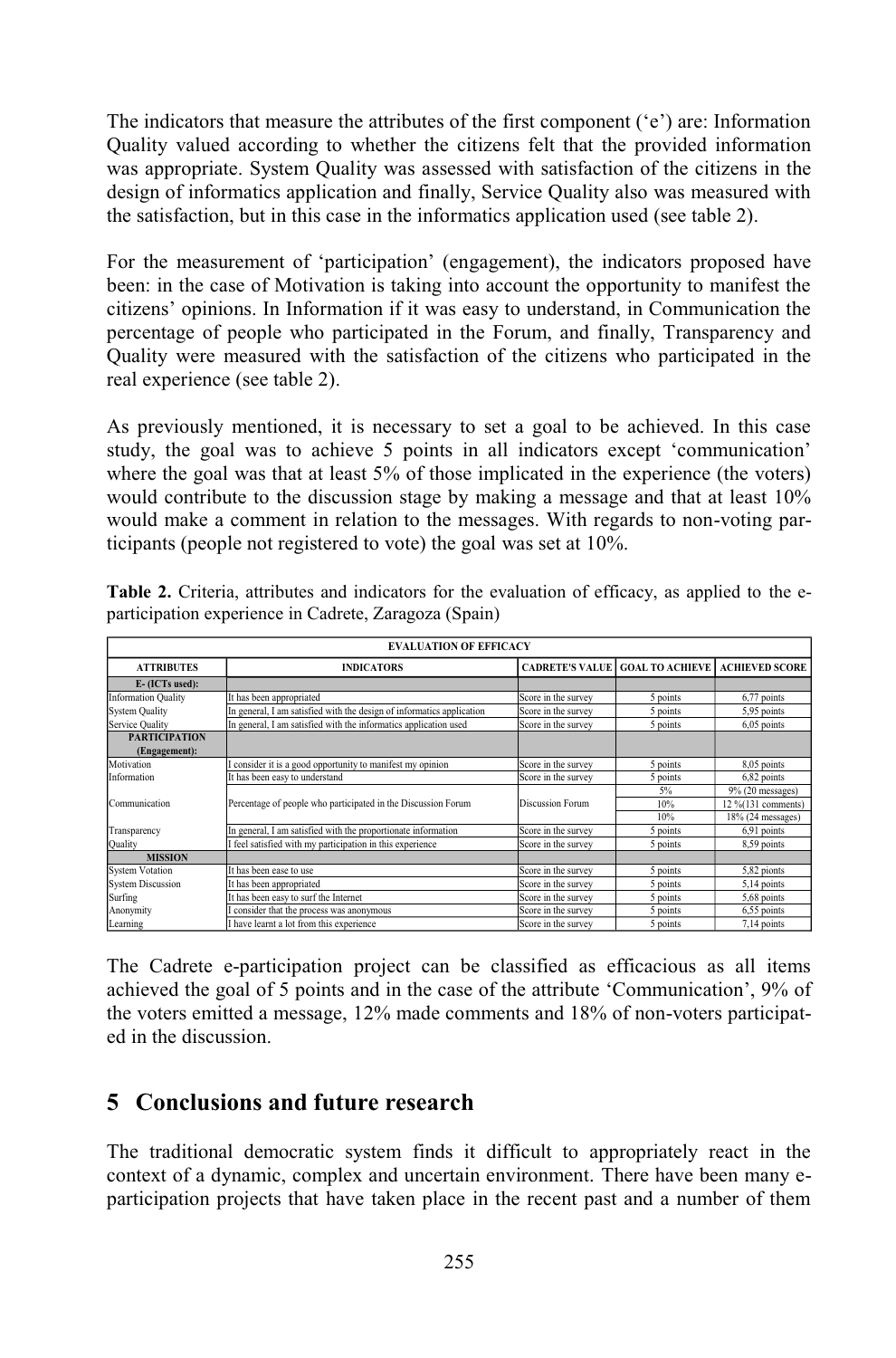have taken advantage of the potential of information technology and communications (ICT). Citizens are demanding more open and receptive governments that are prepared to listen, to share and to co-decide. The e-participation experiences have contributed to the creation of new political spaces for communication and participation and to the revitalization of democracy.

In the search for an appropriate response to the needs of democracy in the epoch of the Knowledge Society, new models of participation are being advanced; the evaluation of these models needs to be analyzed by taking into account their effectiveness, efficacy and efficiency  $(EF<sup>3</sup>)$ .

When a project is financed by public funds, the evaluation should be obligatory. However, although the importance of rigorous evaluation of e-participation projects is recognised, there is little evidence of such evaluation approaches being used in practice.

The evaluation of the efficacy of e-participation experiences can be undertaken by means of a framework composed of a group of attributes, which evaluate the three elements or criteria of e-participation: i) ICTs ('e'); ii) Engagement ('participation'); iii) The mission (main goal). This framework was applied to a real-life experience of e-participation in the municipality of Cadrete (Zaragoza). The results showed that the project was efficacious as all items achieved the goal of scoring 5 points and in the case of 'Communication', 9% of the voters emitted a message, 12% made comments and 18% of non-voters participated in the discussion (all of them achieved the goal of 5%, 10% and 10% respectively).

In the near future, the authors aim to develop the attributes and indicators for the evaluation of efficiency in order to complete the overall evaluation framework along the three concepts contemplated in the analysis of systems behaviour (efficiency, efficacy and effectiveness). This Analytic Network Process will allow the incorporation of their interdependencies from the perspective of a holistic vision of reality. Moreover, in next works, it will be compared the results of this project (Cadrete, Spain) with other e-participation projects.

### **References**

- [AW09] Aichholzer, G.; Westholm, H. (2009): Evaluating eParticipation Projects: Practical Examples and Outline of an Evaluation Framework. *European Journal of ePractice*, 7. http://www.epracticejournal.eu/files/7.3.pdf Accessed 21 May 2012.
- [Ba84] Barber, B. (1984): Strong Democracy. Participatory Politics for a New Age. Berkeley: University of California Press.
- [Cl03] Clift, S. (2003): E-Democracy, E-governance and Public Network, www.publicus.net, 2003
- [CK06] Cody-Allen, E.; Kishore, R. (2006): An Extension of the UTAUT Model with E-Quality, Trust and Satisfaction Constructs. In Proceedings of the 2006 ACM Special Interest Group Management Information Systems on Computer Personnel Research Annual Conference (SIGMIS-CPR'06), ACM, New York, pp. 82-89.